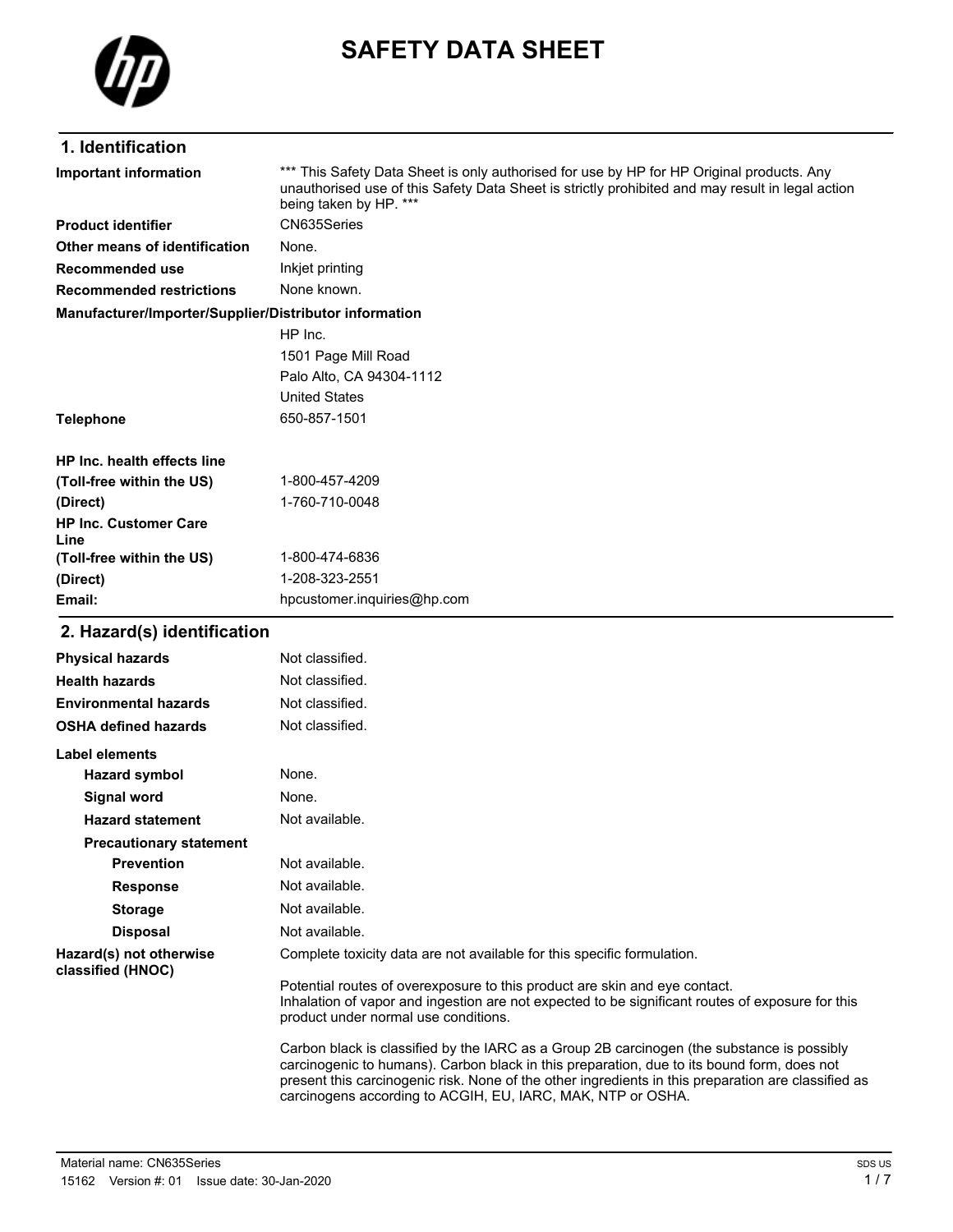**GHS Supplemental information** This product is not classified as hazardous according to OSHA CFR 1910.1200 (HazCom 2012). 2-pyrrolidone: OSHA Hazard Communication Standard cut-off value, Reproductive toxicity Category 1B, fertility or the unborn child 3%. Cut-off value based on data.

#### **3. Composition/information on ingredients**

**Mixtures**

| MITTALIS                                                                  |                                                                                                                                                                                                                                               |                   |        |  |
|---------------------------------------------------------------------------|-----------------------------------------------------------------------------------------------------------------------------------------------------------------------------------------------------------------------------------------------|-------------------|--------|--|
| <b>Chemical name</b>                                                      | Common name and synonyms                                                                                                                                                                                                                      | <b>CAS number</b> | %      |  |
| Water                                                                     |                                                                                                                                                                                                                                               | 7732-18-5         | 70-80  |  |
| Hydroxy alkylated lactam*                                                 |                                                                                                                                                                                                                                               | Proprietary*      | $<$ 15 |  |
| Substituted diol*                                                         |                                                                                                                                                                                                                                               | Proprietary*      | < 7.5  |  |
| Modified carbon black 11*                                                 |                                                                                                                                                                                                                                               | Proprietary*      | < 5.0  |  |
| 2-pyrrolidone                                                             |                                                                                                                                                                                                                                               | 616-45-5          | < 3.0  |  |
| <b>Composition comments</b>                                               | This ink supply contains an aqueous ink formulation.<br>This product has been evaluated using criteria specified in 29 CFR 1910.1200 (Hazard<br>Communication Standard).<br>Carbon black is present only in a bound form in this preparation. |                   |        |  |
|                                                                           | 2-pyrrolidone: OSHA Hazard Communication Standard cut-off value 3%. Cut-off value based on<br>data.                                                                                                                                           |                   |        |  |
|                                                                           | *Proprietary                                                                                                                                                                                                                                  |                   |        |  |
| 4. First-aid measures                                                     |                                                                                                                                                                                                                                               |                   |        |  |
| Inhalation                                                                | Move to fresh air. If symptoms persist, get medical attention.                                                                                                                                                                                |                   |        |  |
| <b>Skin contact</b>                                                       | Wash affected areas thoroughly with mild soap and water. If irritation persists get medical<br>attention.                                                                                                                                     |                   |        |  |
| Eye contact                                                               | Do not rub eyes. Immediately flush with large amounts of clean, warm water (low pressure) for at<br>least 15 minutes or until particles are removed. If irritation persists get medical attention.                                            |                   |        |  |
| Ingestion                                                                 | If ingestion of a large amount does occur, seek medical attention.                                                                                                                                                                            |                   |        |  |
| <b>Most important</b><br>symptoms/effects, acute and<br>delayed           | Not available.                                                                                                                                                                                                                                |                   |        |  |
| 5. Fire-fighting measures                                                 |                                                                                                                                                                                                                                               |                   |        |  |
| Suitable extinguishing media                                              | CO2, water, dry chemical, or foam                                                                                                                                                                                                             |                   |        |  |
| Unsuitable extinguishing<br>media                                         | None known.                                                                                                                                                                                                                                   |                   |        |  |
| Specific hazards arising from<br>the chemical                             | None known.                                                                                                                                                                                                                                   |                   |        |  |
| Special protective equipment<br>and precautions for firefighters          | Not available.                                                                                                                                                                                                                                |                   |        |  |
| <b>Specific methods</b>                                                   | None established.                                                                                                                                                                                                                             |                   |        |  |
| 6. Accidental release measures                                            |                                                                                                                                                                                                                                               |                   |        |  |
| Personal precautions,<br>protective equipment and<br>emergency procedures | Wear appropriate personal protective equipment.                                                                                                                                                                                               |                   |        |  |
| <b>Methods and materials for</b><br>containment and cleaning up           | Dike the spilled material, where this is possible. Absorb with inert absorbent such as dry clay, sand<br>or diatomaceous earth, commercial sorbents, or recover using pumps.                                                                  |                   |        |  |
| <b>Environmental precautions</b>                                          | Do not let product enter drains. Do not flush into surface water or sanitary sewer system.                                                                                                                                                    |                   |        |  |
| 7. Handling and storage                                                   |                                                                                                                                                                                                                                               |                   |        |  |
| <b>Precautions for safe handling</b>                                      | Avoid contact with skin, eyes and clothing.                                                                                                                                                                                                   |                   |        |  |
| Conditions for safe storage,<br>including any incompatibilities           | Keep out of the reach of children. Keep away from excessive heat or cold.                                                                                                                                                                     |                   |        |  |
| 8. Exposure controls/personal protection                                  |                                                                                                                                                                                                                                               |                   |        |  |
| <b>Biological limit values</b>                                            | No biological exposure limits noted for the ingredient(s).                                                                                                                                                                                    |                   |        |  |
| <b>Exposure guidelines</b>                                                | Exposure limits have not been established for this product.                                                                                                                                                                                   |                   |        |  |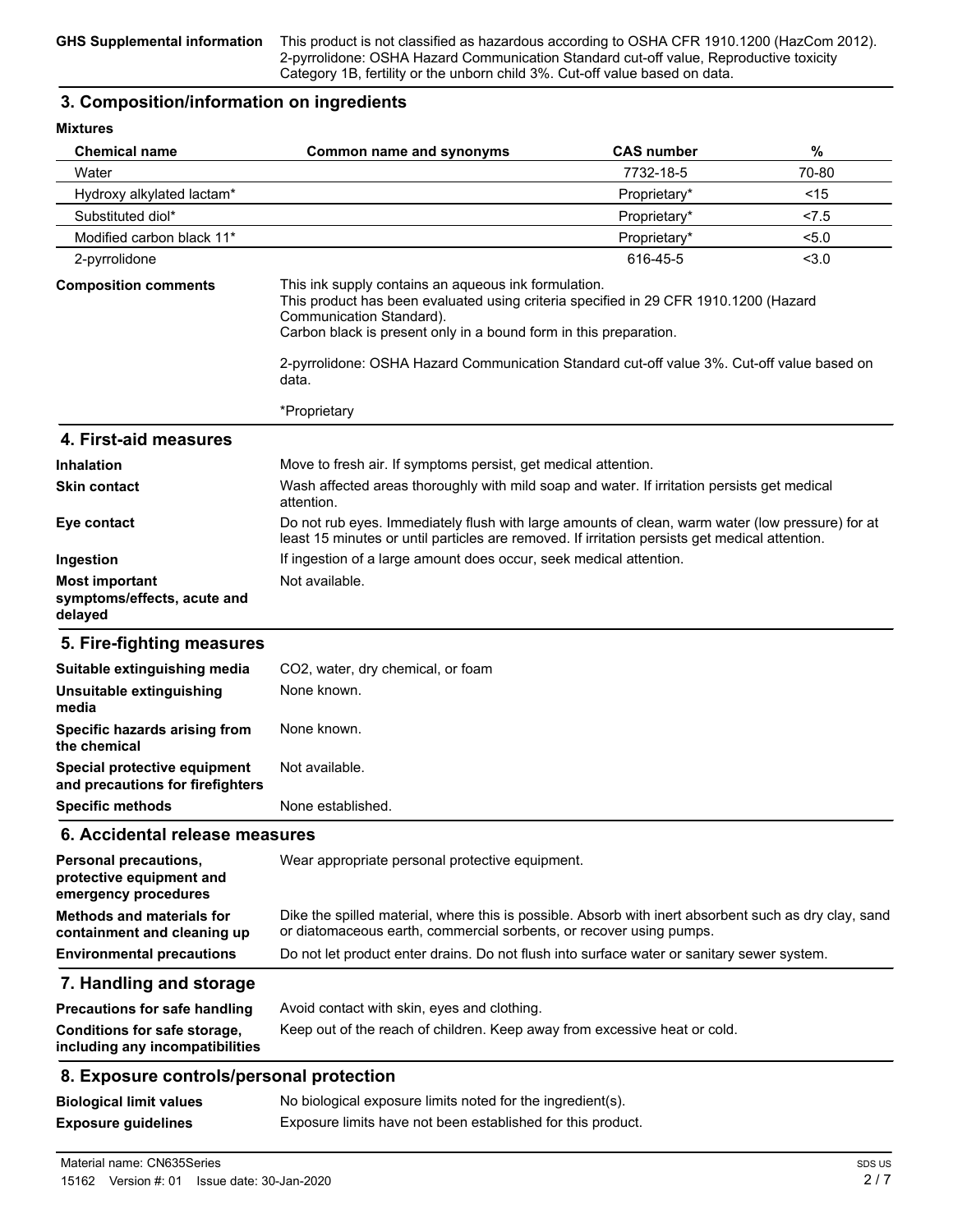| Appropriate engineering<br>controls      | Use in a well ventilated area.                                          |
|------------------------------------------|-------------------------------------------------------------------------|
|                                          | Individual protection measures, such as personal protective equipment   |
| Eye/face protection                      | Not available.                                                          |
| <b>Skin protection</b>                   |                                                                         |
| <b>Hand protection</b>                   | Not available.                                                          |
| <b>Other</b>                             | Use personal protective equipment to minimize exposure to skin and eye. |
| <b>Respiratory protection</b>            | Not available.                                                          |
| <b>Thermal hazards</b>                   | Not available.                                                          |
| <b>General hygiene</b><br>considerations | Handle in accordance with good industrial hygiene and safety practice.  |

# **9. Physical and chemical properties**

| Appearance                                        |                                                           |
|---------------------------------------------------|-----------------------------------------------------------|
| <b>Physical state</b>                             | Liquid.                                                   |
| Form                                              | Not available.                                            |
| Color                                             | Black.                                                    |
| Odor                                              | Not available.                                            |
| <b>Odor threshold</b>                             | Not available.                                            |
| рH                                                | 9.2                                                       |
| Melting point/freezing point                      | Not available.                                            |
| Initial boiling point and boiling<br>range        | Not determined                                            |
| <b>Flash point</b>                                | > 230.0 °F (> 110.0 °C) Pensky-Martens Closed Cup         |
| <b>Evaporation rate</b>                           | Not determined                                            |
| Flammability (solid, gas)                         | Not available.                                            |
| Upper/lower flammability or explosive limits      |                                                           |
| <b>Flammability limit - lower</b><br>(%)          | Not determined                                            |
| <b>Flammability limit - upper</b><br>(%)          | Not available.                                            |
| Explosive limit - lower (%)                       | Not available.                                            |
| Explosive limit - upper (%)                       | Not available.                                            |
| Vapor pressure                                    | Not determined                                            |
| Vapor density                                     | $> 1$ (air=1)                                             |
| Solubility(ies)                                   |                                                           |
| Solubility (water)                                | Soluble in water                                          |
| <b>Partition coefficient</b><br>(n-octanol/water) | Not available.                                            |
| <b>Auto-ignition temperature</b>                  | Not determined                                            |
| <b>Decomposition temperature</b>                  | Not available.                                            |
| <b>Viscosity</b>                                  | Not available.                                            |
| <b>Other information</b>                          | For other VOC regulatory data/information see Section 15. |
| <b>Oxidizing properties</b>                       | Not determined                                            |
| <b>Percent volatile</b>                           | 2.9 % estimated                                           |
| <b>Specific gravity</b>                           | $1 - 1.1$                                                 |
| <b>VOC</b>                                        | $< 240$ g/l                                               |

# **10. Stability and reactivity**

| <b>Reactivity</b>                            | Not available.                               |
|----------------------------------------------|----------------------------------------------|
| <b>Chemical stability</b>                    | Stable under recommended storage conditions. |
| <b>Possibility of hazardous</b><br>reactions | Will not occur.                              |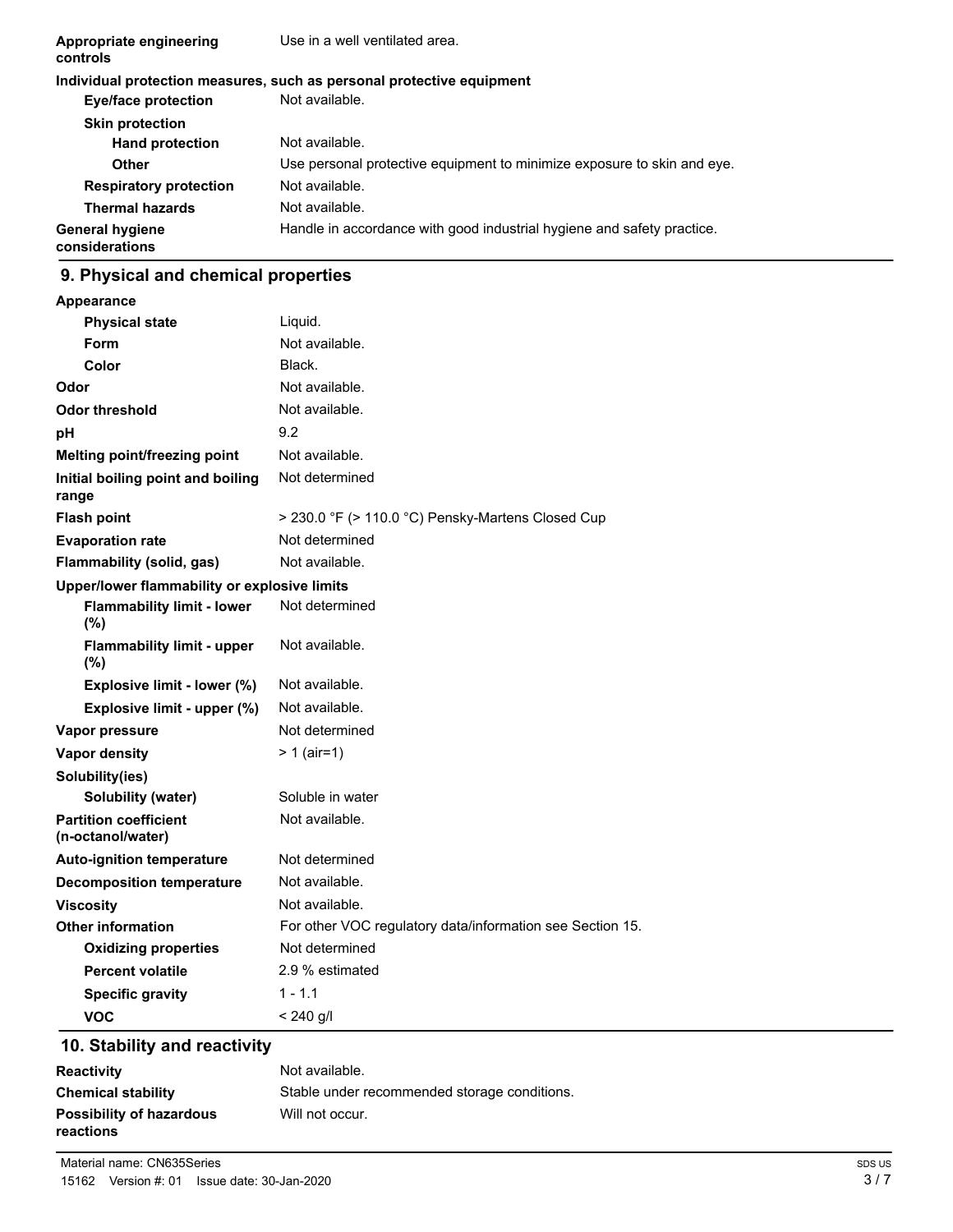| <b>Conditions to avoid</b>                 | Not available.                                                                                                                                                                               |
|--------------------------------------------|----------------------------------------------------------------------------------------------------------------------------------------------------------------------------------------------|
| Incompatible materials                     | Incompatible with strong bases and oxidizing agents.                                                                                                                                         |
| <b>Hazardous decomposition</b><br>products | Upon decomposition, this product may yield gaseous nitrogen oxides, carbon monoxide, carbon<br>dioxide and/or low molecular weight hydrocarbons. hydrogen fluoride, fluorinated hydrocarbons |

# **11. Toxicological information**

#### **Information on likely routes of exposure**

| <b>Inhalation</b>                                 | Under normal conditions of intended use, this material is not expected to be an inhalation hazard. |
|---------------------------------------------------|----------------------------------------------------------------------------------------------------|
| <b>Skin contact</b>                               | Contact with skin may result in mild irritation.                                                   |
| Eye contact                                       | Contact with eyes may result in mild irritation.                                                   |
| Ingestion                                         | Ingestion is not a likely route of exposure.                                                       |
| Symptoms related to the<br>physical, chemical and | Not available.                                                                                     |

**toxicological characteristics**

#### **Information on toxicological effects**

Acute toxicity **Based on available data, the classification criteria are not met.** 

| <b>Components</b>                                     | <b>Species</b>                                                                                                                                                  | <b>Test Results</b>                                                                                                                                                                                                                                                                                                                                                                                                                                                                                                   |
|-------------------------------------------------------|-----------------------------------------------------------------------------------------------------------------------------------------------------------------|-----------------------------------------------------------------------------------------------------------------------------------------------------------------------------------------------------------------------------------------------------------------------------------------------------------------------------------------------------------------------------------------------------------------------------------------------------------------------------------------------------------------------|
| 2-pyrrolidone (CAS 616-45-5)                          |                                                                                                                                                                 |                                                                                                                                                                                                                                                                                                                                                                                                                                                                                                                       |
| <b>Acute</b>                                          |                                                                                                                                                                 |                                                                                                                                                                                                                                                                                                                                                                                                                                                                                                                       |
| Oral                                                  |                                                                                                                                                                 |                                                                                                                                                                                                                                                                                                                                                                                                                                                                                                                       |
| LD50                                                  | Rat                                                                                                                                                             | > 5000 mg/kg                                                                                                                                                                                                                                                                                                                                                                                                                                                                                                          |
| <b>Skin corrosion/irritation</b>                      | Based on available data, the classification criteria are not met.<br>Non irritant in rabbit (OECD 404)                                                          |                                                                                                                                                                                                                                                                                                                                                                                                                                                                                                                       |
| Serious eye damage/eye<br>irritation                  | Based on available data, the classification criteria are not met.<br>Not classified as an irritant according to, OECD 405.                                      |                                                                                                                                                                                                                                                                                                                                                                                                                                                                                                                       |
| Respiratory or skin sensitization                     |                                                                                                                                                                 |                                                                                                                                                                                                                                                                                                                                                                                                                                                                                                                       |
| <b>Respiratory sensitization</b>                      | Based on available data, the classification criteria are not met.                                                                                               |                                                                                                                                                                                                                                                                                                                                                                                                                                                                                                                       |
| <b>Skin sensitization</b>                             | Based on available data, the classification criteria are not met.                                                                                               |                                                                                                                                                                                                                                                                                                                                                                                                                                                                                                                       |
| Germ cell mutagenicity                                | Based on available data, the classification criteria are not met.                                                                                               |                                                                                                                                                                                                                                                                                                                                                                                                                                                                                                                       |
| Carcinogenicity                                       | Based on available data, the classification criteria are not met.                                                                                               |                                                                                                                                                                                                                                                                                                                                                                                                                                                                                                                       |
|                                                       | carcinogens according to ACGIH, EU, IARC, MAK, NTP or OSHA.                                                                                                     | Carbon black is classified as a carcinogen by the IARC (possibly carcinogenic to humans, Group<br>2B) and by the State of California under Proposition 65. In their evaluations of carbon black, both<br>organizations indicate that exposure to carbon black, per se, does not occur when it remains<br>bound within a product matrix, specifically, rubber, ink, or paint. Carbon black is present only in a<br>bound form in this preparation. None of the other ingredients in this preparation are classified as |
|                                                       | IARC Monographs. Overall Evaluation of Carcinogenicity                                                                                                          |                                                                                                                                                                                                                                                                                                                                                                                                                                                                                                                       |
| Not listed.                                           | OSHA Specifically Regulated Substances (29 CFR 1910.1001-1050)                                                                                                  |                                                                                                                                                                                                                                                                                                                                                                                                                                                                                                                       |
| Not regulated.                                        | US. National Toxicology Program (NTP) Report on Carcinogens                                                                                                     |                                                                                                                                                                                                                                                                                                                                                                                                                                                                                                                       |
| Not listed.                                           |                                                                                                                                                                 |                                                                                                                                                                                                                                                                                                                                                                                                                                                                                                                       |
| <b>Reproductive toxicity</b>                          | Based on available data, the classification criteria are not met.                                                                                               |                                                                                                                                                                                                                                                                                                                                                                                                                                                                                                                       |
|                                                       |                                                                                                                                                                 | 2-pyrrolidone: This component showed developmental effects only at high, maternally toxic doses<br>in test animals. Uptake by people of small doses is not expected to cause developmental toxicity.                                                                                                                                                                                                                                                                                                                  |
| Specific target organ toxicity -<br>single exposure   | Based on available data, the classification criteria are not met.                                                                                               |                                                                                                                                                                                                                                                                                                                                                                                                                                                                                                                       |
| Specific target organ toxicity -<br>repeated exposure | Based on available data, the classification criteria are not met.                                                                                               |                                                                                                                                                                                                                                                                                                                                                                                                                                                                                                                       |
| <b>Aspiration hazard</b>                              | Based on available data, the classification criteria are not met.                                                                                               |                                                                                                                                                                                                                                                                                                                                                                                                                                                                                                                       |
| <b>Further information</b>                            | Complete toxicity data are not available for this specific formulation<br>Refer to Section 2 for potential health effects and Section 4 for first aid measures. |                                                                                                                                                                                                                                                                                                                                                                                                                                                                                                                       |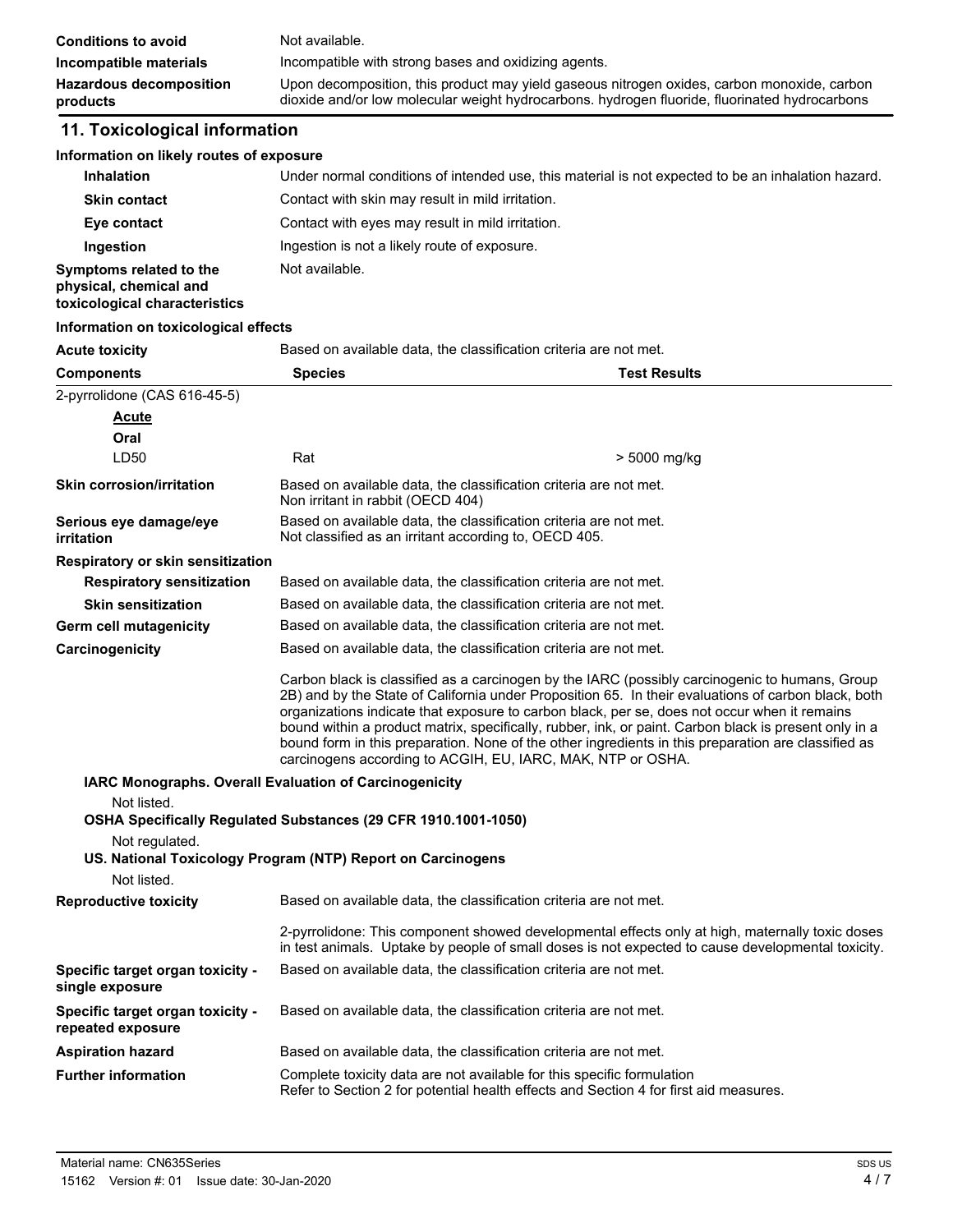#### **12. Ecological information**

| <b>Aquatic toxicity</b>                                            | Not expected to be harmful to aquatic organisms. |                                                           |                      |
|--------------------------------------------------------------------|--------------------------------------------------|-----------------------------------------------------------|----------------------|
| <b>Ecotoxicity</b>                                                 |                                                  |                                                           |                      |
| <b>Product</b>                                                     |                                                  | <b>Species</b>                                            | <b>Test Results</b>  |
| CN635Series (CAS Mixture)                                          |                                                  |                                                           |                      |
| <b>Aquatic</b>                                                     |                                                  |                                                           |                      |
| Acute                                                              |                                                  |                                                           |                      |
| Fish                                                               | LC50                                             | Fathead minnow (Pimephales promelas) > 750 mg/l, 96 hours |                      |
| <b>Components</b>                                                  |                                                  | <b>Species</b>                                            | <b>Test Results</b>  |
| 2-pyrrolidone (CAS 616-45-5)                                       |                                                  |                                                           |                      |
| <b>Aquatic</b>                                                     |                                                  |                                                           |                      |
| Crustacea                                                          | EC50                                             | Water flea (Daphnia pulex)                                | 13.21 mg/l, 48 hours |
| Persistence and degradability                                      | Not available.                                   |                                                           |                      |
| <b>Bioaccumulative potential</b>                                   | Not available.                                   |                                                           |                      |
| Partition coefficient n-octanol / water (log Kow)<br>2-pyrrolidone |                                                  | $-0.85$                                                   |                      |
| <b>Mobility in soil</b>                                            | Not available.                                   |                                                           |                      |
| <b>Other adverse effects</b>                                       | Not available.                                   |                                                           |                      |

#### **13. Disposal considerations**

**Disposal instructions**

Do not allow this material to drain into sewers/water supplies. Dispose of waste material according to Local, State, Federal, and Provincial Environmental Regulations. HP's Planet Partners (trademark) supplies recycling program enables simple, convenient recycling

of HP original inkjet and LaserJet supplies. For more information and to determine if this service is available in your location, please visit http://www.hp.com/recycle.

## **14. Transport information**

| UN number                                   | Not available. |
|---------------------------------------------|----------------|
| UN proper shipping name                     | Not Regulated  |
| <b>Transport hazard class(es)</b>           |                |
| Class                                       | Not available. |
| Subsidiary risk                             |                |
| <b>Packing group</b>                        | Not available. |
| <b>Environmental hazards</b>                |                |
| <b>Marine pollutant</b>                     | No             |
| Special precautions for user                | Not available. |
| <b>IATA</b>                                 |                |
| UN number                                   | Not available. |
| UN proper shipping name                     | Not Regulated  |
| <b>Transport hazard class(es)</b>           |                |
| Class                                       | Not available. |
| <b>Subsidiary risk</b>                      |                |
| <b>Packing group</b>                        | Not available. |
| <b>Environmental hazards</b>                |                |
|                                             | N٥             |
| Special precautions for user Not available. |                |
| <b>IMDG</b>                                 |                |
| UN number                                   | Not available. |
| UN proper shipping name                     | Not Regulated  |
| <b>Transport hazard class(es)</b>           |                |
| Class                                       | Not available. |
| Subsidiary risk                             |                |
| Packing group                               | Not available. |
| <b>Transport hazard class(es)</b>           |                |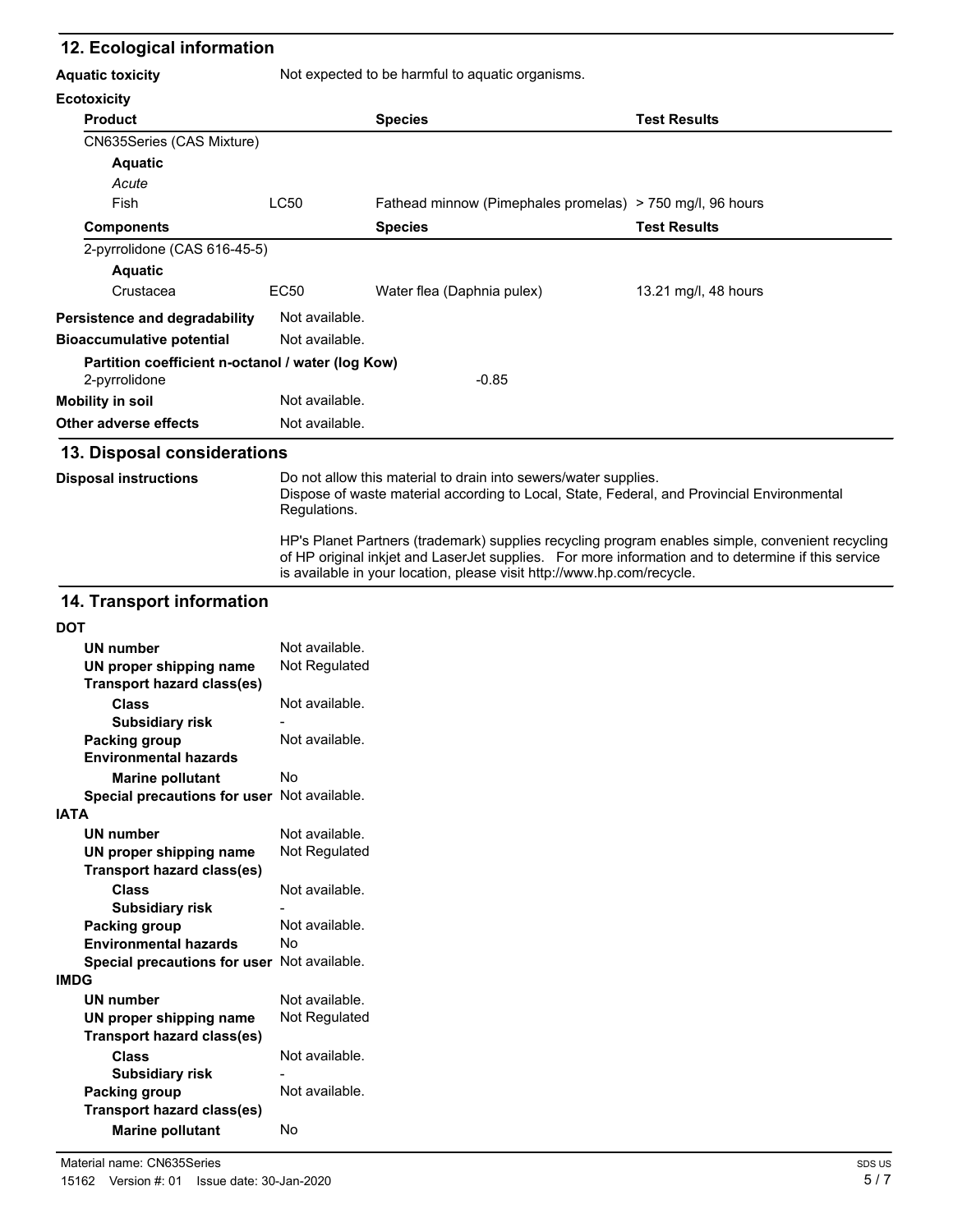| <b>EmS</b>                                                              | Not available.                                                                                                          |
|-------------------------------------------------------------------------|-------------------------------------------------------------------------------------------------------------------------|
| Special precautions for user Not available.<br><b>ADR</b>               |                                                                                                                         |
| UN number                                                               | Not available.                                                                                                          |
| UN proper shipping name                                                 | Not Regulated                                                                                                           |
| <b>Transport hazard class(es)</b>                                       |                                                                                                                         |
| <b>Class</b>                                                            | Not available.                                                                                                          |
| <b>Subsidiary risk</b>                                                  |                                                                                                                         |
| Hazard No. (ADR)                                                        | Not available.                                                                                                          |
| Tunnel restriction code Not available.                                  |                                                                                                                         |
| Packing group                                                           | Not available.                                                                                                          |
| <b>Environmental hazards</b>                                            | No.                                                                                                                     |
| Special precautions for user Not available.                             |                                                                                                                         |
| <b>Further information</b>                                              | Not a dangerous good under DOT, IATA, ADR, IMDG, or RID.                                                                |
|                                                                         | Transport in bulk according to Annex II of MARPOL73/78 and the IBC code: Not applicable.                                |
| 15. Regulatory information                                              |                                                                                                                         |
| <b>US federal regulations</b>                                           | US TSCA 12(b): Does not contain listed chemicals.                                                                       |
|                                                                         | TSCA Section 12(b) Export Notification (40 CFR 707, Subpt. D)                                                           |
| Not regulated.<br><b>CERCLA Hazardous Substance List (40 CFR 302.4)</b> |                                                                                                                         |
| Not listed.                                                             |                                                                                                                         |
| <b>SARA 304 Emergency release notification</b>                          |                                                                                                                         |
| Not regulated.                                                          |                                                                                                                         |
|                                                                         | OSHA Specifically Regulated Substances (29 CFR 1910.1001-1050)                                                          |
| Not regulated.                                                          |                                                                                                                         |
| Superfund Amendments and Reauthorization Act of 1986 (SARA)             |                                                                                                                         |
| <b>Hazard categories</b>                                                | Immediate Hazard - No<br>Delayed Hazard - No                                                                            |
|                                                                         | Fire Hazard - No                                                                                                        |
|                                                                         | Pressure Hazard - No                                                                                                    |
|                                                                         | Reactivity Hazard - No                                                                                                  |
| SARA 302 Extremely hazardous substance                                  |                                                                                                                         |
| Not listed.                                                             |                                                                                                                         |
| SARA 311/312 Hazardous<br>chemical                                      | No.                                                                                                                     |
| Other federal regulations                                               |                                                                                                                         |
|                                                                         | Clean Air Act (CAA) Section 112 Hazardous Air Pollutants (HAPs) List                                                    |
| Not regulated.                                                          | Clean Air Act (CAA) Section 112(r) Accidental Release Prevention (40 CFR 68.130)                                        |
| Not regulated.                                                          |                                                                                                                         |
| <b>Safe Drinking Water Act</b><br>(SDWA)                                | Not regulated.                                                                                                          |
| <b>US state regulations</b>                                             | Not Listed                                                                                                              |
| <b>Other information</b>                                                | VOC content (less water, less exempt compounds) = $<$ 958 g/L (U.S. requirement, not for                                |
|                                                                         | emissions)<br>VOC data based on formulation (Organic compounds minus solids)                                            |
|                                                                         |                                                                                                                         |
| <b>Regulatory information</b>                                           | All chemical substances in this HP product have been notified or are exempt from notification                           |
|                                                                         | under chemical substances notification laws in the following countries: US (TSCA), EU                                   |
|                                                                         | (EINECS/ELINCS), Switzerland, Canada (DSL/NDSL), Australia, Japan, Philippines, South Korea,<br>New Zealand, and China. |
|                                                                         |                                                                                                                         |
|                                                                         | 16. Other information, including date of preparation or last revision                                                   |